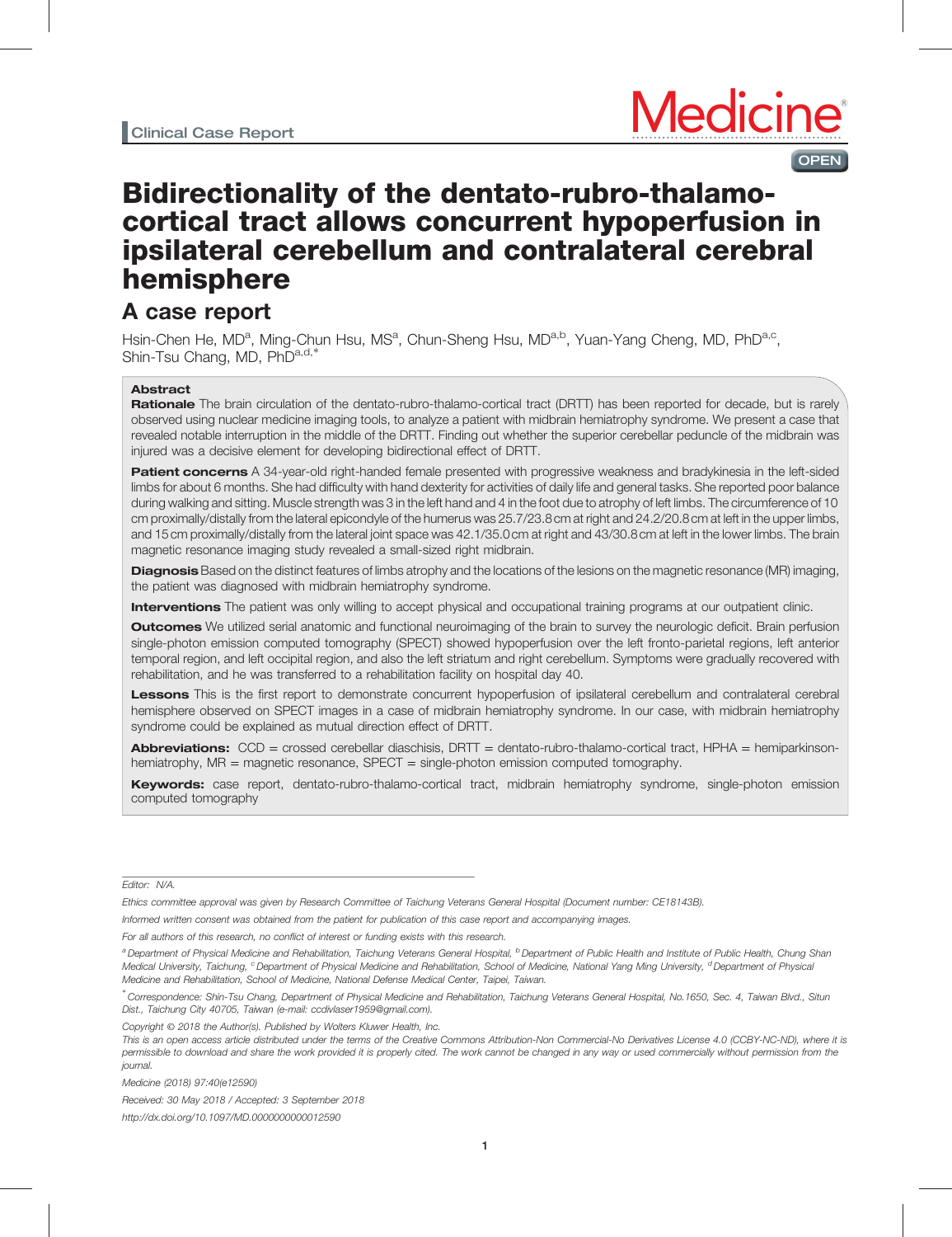#### <span id="page-1-0"></span>1. Introduction

The dentato-rubro-thalamo-cortical tract (DRTT) was first described by Chung in 1985. Damage to the ascending cerebellar fibers can lead to retrograde cerebellar alteration.<sup>[\[1\]](#page-3-0)</sup> The greater part of the fibers run via the superior cerebellar peduncle and midbrain crossing the midline to the contralateral motor and nonmotor areas, which include regions of the prefrontal and posterior parietal cortex.[\[2\]](#page-3-0) It predominantly influences neuronal activity, metabolism, and structures.[\[3\]](#page-3-0) It is rare to observe brain circulation using single-photon emission computed tomography (SPECT). We herein describe a case of midbrain hemiatrophy syndrome, in which SPECT showed hypoperfusion of the ipsilateral cerebellum and contralateral cerebral hemisphere owing to the bidirectional nature of DRTT.

#### 2. Case presentation

A 34-year-old right-handed female, born through natural labor without congenital problems, had no past history of head injury, operation, medication, prolonged or substantial exposure to toxic environmental agents, smoking, or other probable causes of movement disorders. She presented with progressive weakness of left-sided limbs since its onset 6 months ago.



Figure 1. Images of patient measurements. Measurement of limb circumference: a point 10 cm proximally/distally from lateral epicondyle of the humerus and 15 cm proximally/distally from the lateral joint space of both knees yielded circumference of 25.7/23.8 cm at right and 24.2/20.8 cm at left in the upper limbs, and 42.1/35.0 cm at right and 43/30.8 cm at left in the lower limbs.



Figure 2. Various images of the patient. Axial brain fluid-attenuated inversion recovery MRI shows small size of the right midbrain (A). Axial 99mTc TRODAT-1 brain scan shows no obvious secondary reduction in the expression of dopamine transporter of the caudate nucleus and putamen (B). Axial brain perfusion SPECT with 99mTc-ECD revealed hypometabolic change over the left fronto-parietal regions, left anterior temporal region, and left occipital, left striatum and right cerebellum in the serial images (C, D).  $99mTc$  TRODAT-1 = Technetium-99m-labeled tropanes as dopamine transporter imaging agents, ECD=ethylene cysteine diethyl ester, MRI=magnetic resonance imaging, SPECT=single-photon emission computed tomography.

An exaggerated motion of left upper limb was evoked by the movement of the contralateral limb. Bradykinesia was also noted in the left limbs. The patient had difficulty with hand dexterity for activities of daily life and general tasks. Furthermore, she reported poor balance during walking or sitting, which seemed to have worsened over time. Muscle strength was weak in the left hand and foot due to atrophy of left limbs. She visited our OPD, where she exhibited mild dysarthria and hypotonia, especially in the left-sided limbs. In addition, muscle strength was 3 in the left hand and 4 in the foot due to atrophy of left limbs plus left hemiatrophy and leg length discrepancy, that is, shorter on the left side. We measured a point 10 cm proximally/distally from the lateral epicondyle of the humerus and 15 cm proximally/distally from the lateral joint space of both knees, which revealed circumference of 25.7/23.8 cm at right and 24.2/20.8 cm at left in the upper limbs, and 42.1/35.0 cm at right and 43/30.8 cm at left in the lower limbs (Fig. 1). Deep tendon reflexes were generally brisk. There were no autonomic tribulations such as easy sweating and urinary incontinence. Her psychological and cognitive status, and also other general and neurological examinations were usual. The informed consent of the patient was obtained after we explained the purpose, benefits, and risks of these examinations to the patient. The brain magnetic resonance (MR) imaging revealed cortical thickening and nodular pattern in the right frontal lobe, small size of the right midbrain, and multiple small subcortical hyperintensity spots on parieto-occipital lobes (Fig. 2A). Tc-99m TRODAT-1 brain SPECT study revealed normal dopamine transporter uptake in the caudate nucleus and putamen (Fig. 2B). A brain perfusion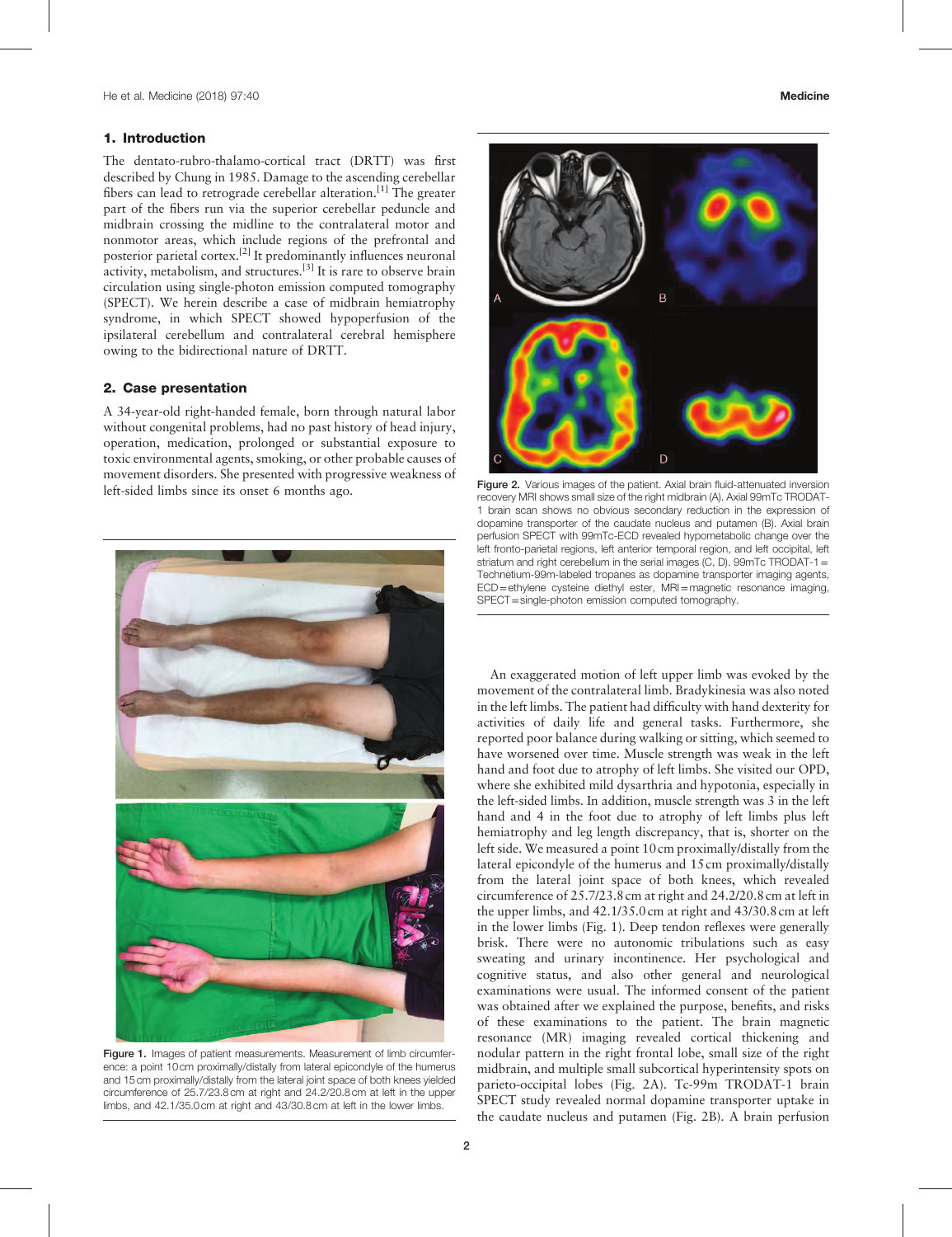

Figure 3. Timeline. The main symptoms and images provide the time course of the patient reported in this article.

SPECT study showed uneven hypoperfusion over the left frontoparietal regions, left anterior temporal region, and left occipital region [\(Fig. 2C](#page-1-0)), and hypoperfusion in the left striatum and right cerebellum [\(Fig. 2](#page-1-0)D)—a phenomenon termed "crossed cerebellar diaschisis (CCD)." Associated laboratory data were unremarkable. We summarized the patient's condition in the timeline (Fig. 3). To date, rehabilitation program with muscle strengthening and ambulation training is still ongoing.

#### 3. Discussion

With respect to the mechanism of this concurrent phenomenon, it is plausible that CCD may be involved. In 1981, Baron et  $al^{[4]}$  $al^{[4]}$  $al^{[4]}$ reported that CCD is characterized by loss of functional activity and metabolism in the cerebellum contralateral to the supratentorial lesion. This phenomenon has been observed in many diseases, and appears to be the result of interruption of the cortico-ponto-cerebellar pathway. Moreover, cerebellar fibers of DRTT<sup>[\[5\]](#page-3-0)</sup> ascend via the superior cerebellar peduncle and midbrain to the contralateral motor and nonmotor areas such as the primary motor cortex and the ventral premotor cortex.<sup>[\[5\]](#page-3-0)</sup> The 2 distinct pathways cross the midline via different parts of cerebellar peduncles and midbrain. DRTT lesion can lead to retrograde changes in cerebellar neuronal activity, metabolism, and structure.[\[3\]](#page-3-0) DRTT injury has been reported to cause obvious hand tremor<sup>[6]</sup> and serious ataxia after cerebellar infarct.<sup>[\[7\]](#page-3-0)</sup> We hypothesize that the bidirectionality of DRTT, if damaged, can contribute to interruption of the DRTT pathway at the right midbrain and superior cerebellar peduncle due to atrophy. This

may explain why hypoperfusion over the left fronto-parietal regions, left anterior temporal region, and right cerebellum could be observed on the brain SPECT in our case. We also have a schematic of the patient's DRTT [\(Fig. 4](#page-3-0)). This phenomenon cannot be attributed to the cortico-ponto-cerebellar pathway, because the left cerebral hemisphere and left pons were intact, as evidenced by the absence of any signs of hypoperfusion in the right cerebrum and left cerebellum.

There appears to be a relationship between hemiatrophy and hemiparkinson-hemiatrophy (HPHA) syndrome. HPHA was initially considered as a possible diagnosis in our case. Klawans<sup>[\[8\]](#page-3-0)</sup> was the first to describe this rare disease in 1981. The main clinical picture of HPHA includes atrophy of 1 side of the body and unilateral hemiparkinsonism. Its symptoms are focal dystonia and tremor, which are only observed in about 70% HPHA patients. MR images of HPHA patients' brains typically reveal atrophy of cortex and the basal ganglia in focal or diffused forms, dilitation of the lateral ventricle, and/or with cortical and subcortical volume reduction on the affected side, with changes appearing in only 30% of patients.<sup>[\[9\]](#page-3-0)</sup> [18F]-fluorodeoxyglucose PET may demonstrate cortical or ventricular brain asymmetry and focal hypometabolism of basal ganglia and frontal cortex contralaterally.<sup>[\[10\]](#page-3-0)</sup> However, our case did not have rigidity and tremor, and the MR imaging study did not reveal any evidence of homolateral rarefaction of the substantia nigra. Furthermore, the TRODAT image did not show any abnormalities [\(Fig. 2](#page-1-0)B). A recent case report provided imaging evidence of a case of HPHA associated with contralateral midbrain hemiatrophy and nigral rarefaction.<sup>[10]</sup> However, the results were not consistent with our